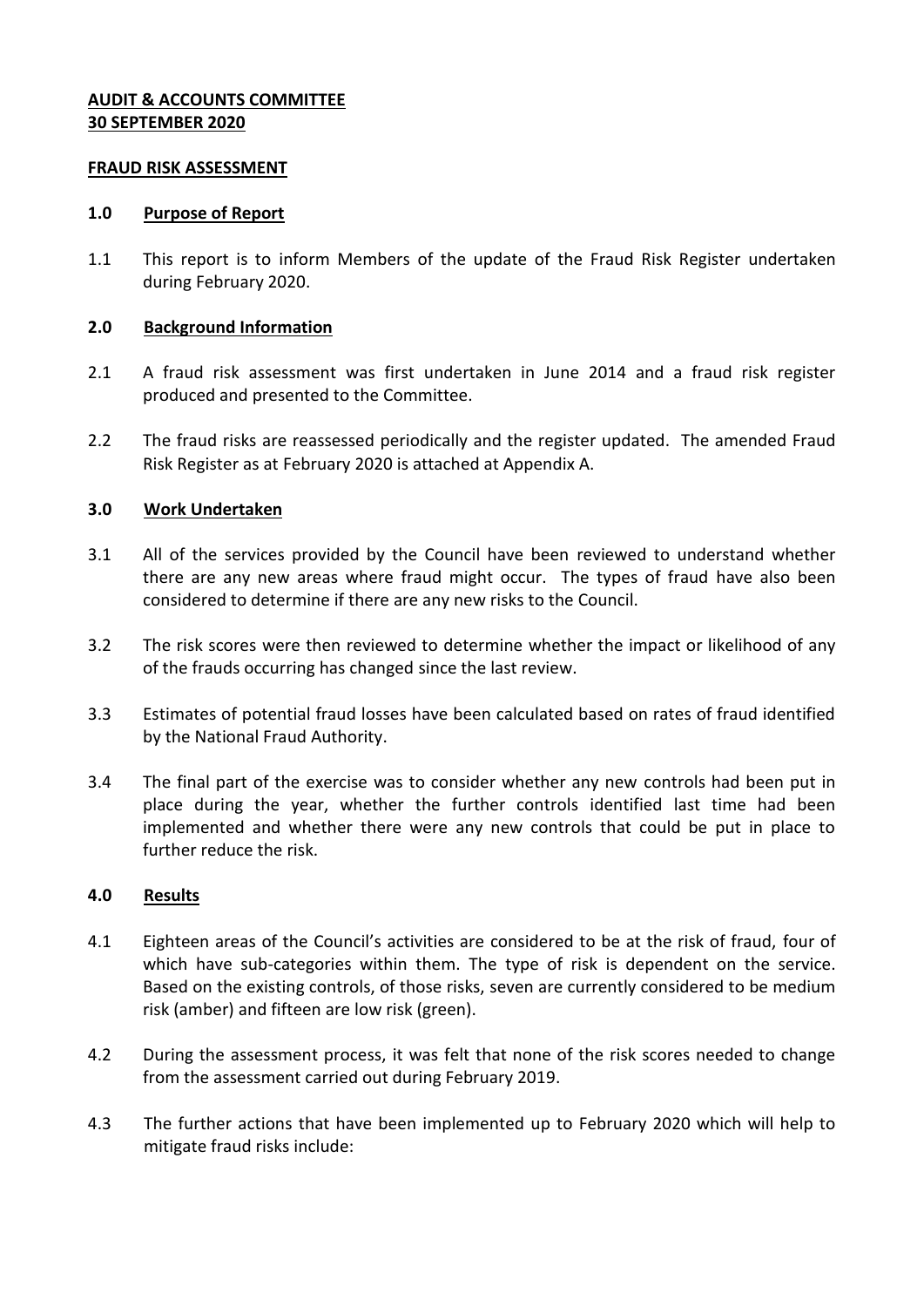Procurement and Contracts Fraud (Contracts)

- Future housing capital expenditure previously managed by Newark and Sherwood Homes are to be channelled through the Council's Proactis e-tendering platform;
- 4.4 There are a number of new actions that need to be put in place:

Credit income and refund fraud:

Joined up refund process review across services

# Housing Benefit:

- Further Collaborative working with other areas of the Council;
- Consider taking part in the DWP Accuracy Initiative (October 2020)

Procurement and Contracts Fraud (Contracts):

- All procurements to be entered onto the Councils contract system;
- Annual review of contract management performance of a selection of key contracts;
- Spot checks to ensure CPR's compliance
- Actions from lessons learned

Procurement and Contracts Fraud (Payments)

- Review "off contract" spend through use of transparency data
- Proactive reviews of Interests, Gifts and Hospitality register

# Bank Fraud

• Issue bank mandated fraud guidance to relevant staff

Employment (Recruitment Fraud):

- Review of processes around agency workers (claims etc) to ensure robustness
- Extend pre-employment checks to reduce risks around possible employment of those that have been subject to people trafficking

Employment (Payment Fraud):

Data analysis of payroll information and costs

# Money Laundering

Communications and training to embed updated policy once complete

# Cyber Fraud

Benchmark against National Cyber Security Centre – 10 Steps to Cyber Security